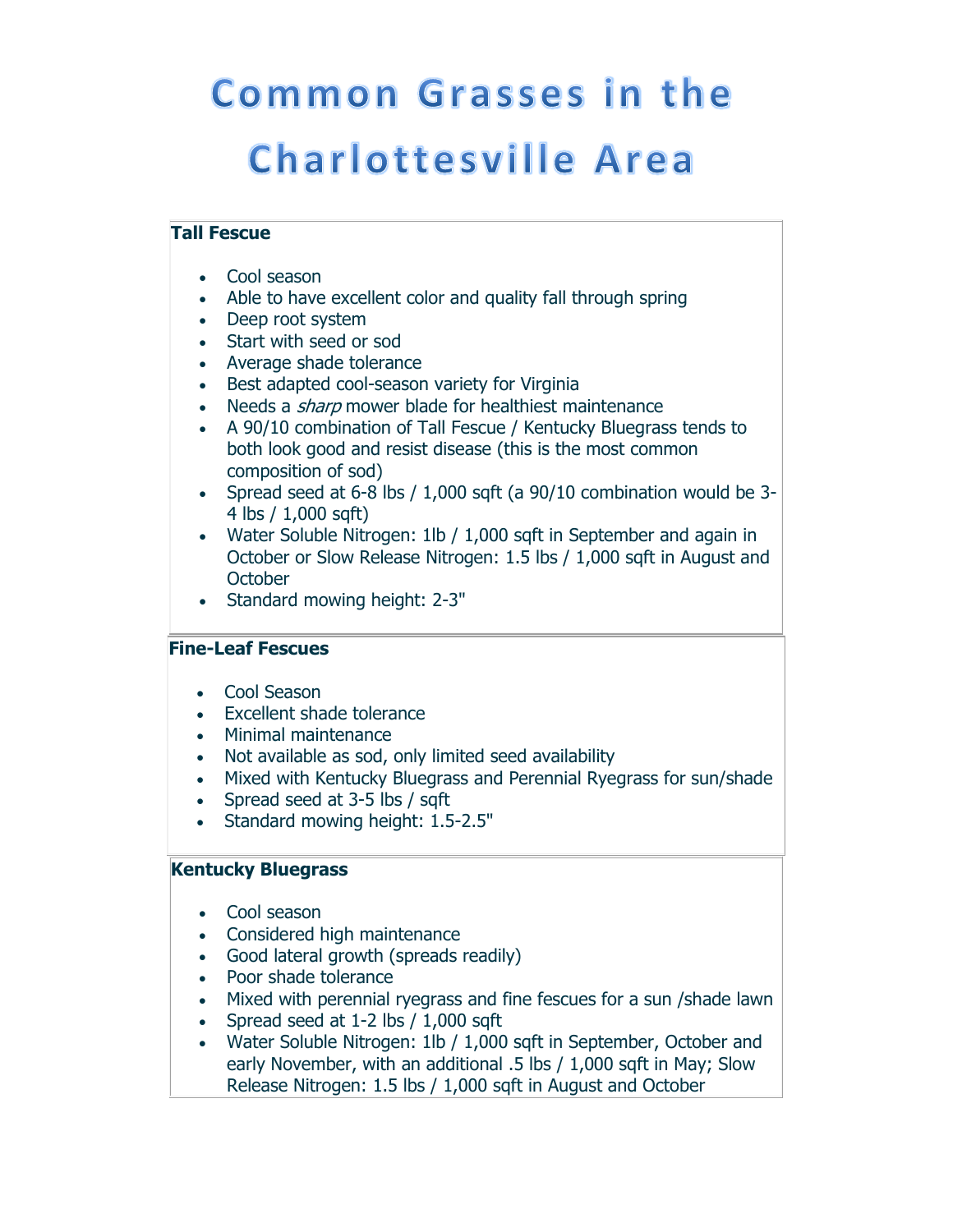• Standard mowing height: 1.5-2.5"

#### **Perennial Ryegrass**

- Cool season
- Considered high maintenance
- Average shade tolerance
- Mixed with Kentucky bluegrass and fine fescues for a sun /shade lawn
- Water Soluble Nitrogen: 1 lb / 1,000 sqft in September and October or Slow Release Nitrogen: 1.5 lbs / 1,000 sqft in August and October
- Standard mowing height: 1-2"

#### **Zoysia Grass**

- Warm season
- Slow to start and to spread
- Expensive whether seeding or using plugs or sprigs
- Resistant to weeds and pests
- Long dormancy period (4 months in colder weather) means long time with no color but also a long time with no mowing
- Average shade tolerance
- Provides thick lawn
- Very good water efficiency
- Spread seed at 2-3 lbs/sqft
- Water Soluble Nitrogen: 1lb / 1,000 sqft in May or Slow Release Nitrogen: 1.5 lbs / 1,000 sqft in April
- Standard mowing height: 1-2"

## **Bermuda Grass (Wire Grass)**

- Warm Season
- Long dormancy period (4 months in colder weather) means long time with no color but also a long time with no mowing
- Frequent mowing required in summer
- Poor shade tolerance
- May not withstand harsh winters-cold tolerant varieties can help
- Aggressive lateral growth (good for turf grass but could make it a problem weed)
- Withstands pests very well and good water efficiency
- Spread seed at .5-1 lbs / sqft
- Readily Available Nitrogen: 1lb / 1,000 sqft in May and again in July or August. Or, Slow Release Nitrogen: 1.5-2 lbs / 1,000 sqft in April and again in June
- Standard mowing height: 1-2"